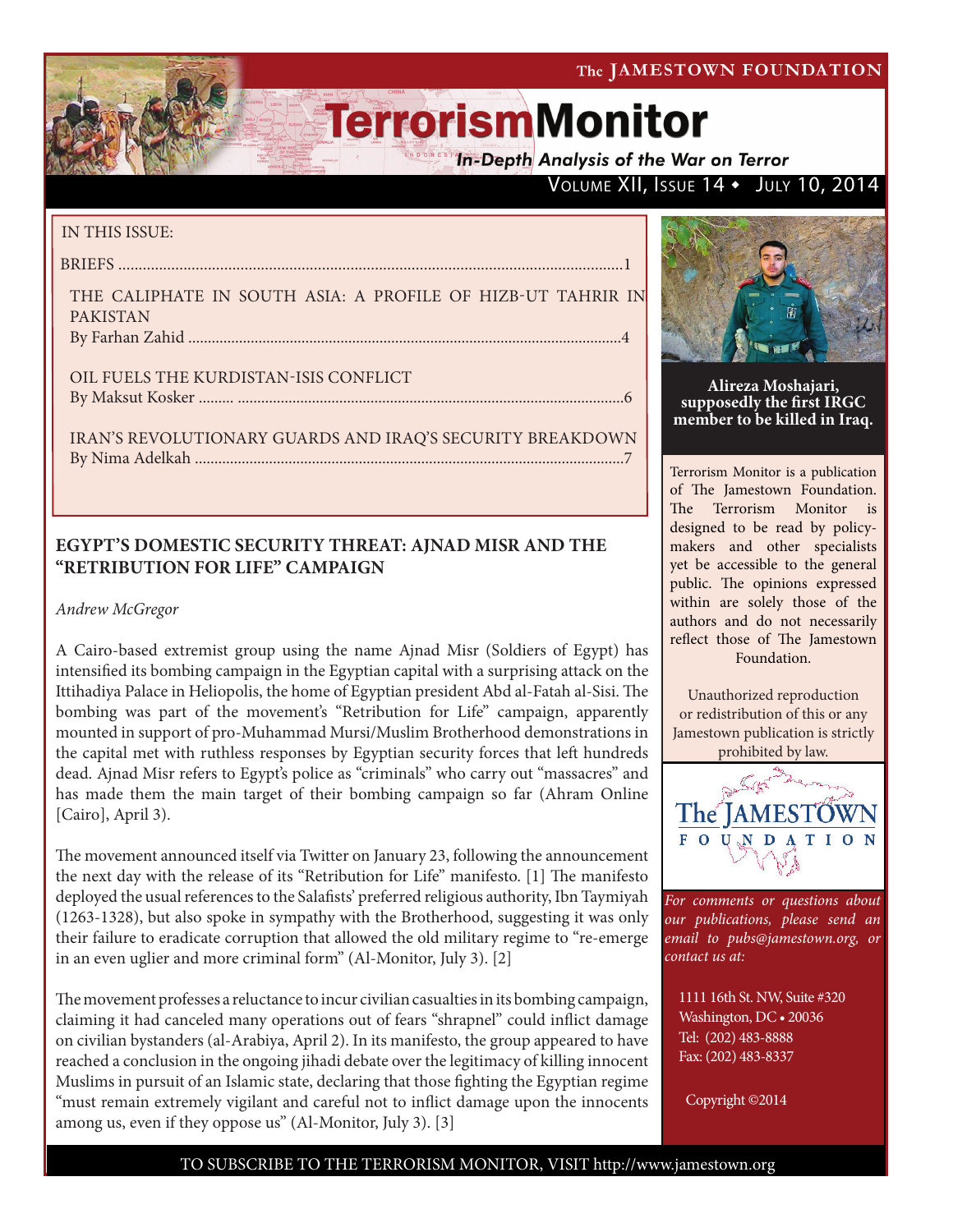Ajnad Misr issued a video in April that claimed responsibility for eight bombing attacks in Egypt, including a series of bombings on April 2 that killed a senior police officer and wounded five policemen outside Cairo University (Ahram Online [Cairo], April 17). Within days of the video's release, Ajnad Misr deployed a car bomb to kill police Brigadier General Ahmad Zaki outside his home in Sixth October City, later issuing a statement saying the time and place of the blast had been carefully chosen to avoid civilian casualties (Ahram Online [Cairo], April 24).

In the April 2 attack, two bombs were detonated in quick succession on the Giza campus of Cairo University, killing police Brigadier General Tariq al-Margawi and wounding several other officers. A third blast of a smaller device occurred as police responded to the earlier blasts, wounding the Giza deputy chief of police, Major General Abd al-Raouf al-Sirafy (al-Arabiya, April 2; Youm 7 [Cairo], April 2). In its statement of claim, Ajnad Misr said the last explosion was delayed to avoid harming civilians, though it may also have been intended to strike first responders (Ahram Online [Cairo], April 3). Police had been deployed on the campus that day in anticipation of a demonstration by pro-Mursi students.

The movement was declared a terrorist organization by Egypt's Court for Urgent Matters in May as the death toll from extremist attacks since the anti-Mursi coup approached 500 people (Ahram Online [Cairo], May 22). Most alarming were the bombs detonated in several stations of Cairo's busy underground metro system on June 25 (al-Arabiya, June 25; Daily News Egypt, July 3). The bombs were fortunately small in size and inflicted a limited number of casualties, but served as a warning that mass casualty terrorist attacks could lie in Cairo's future. The attacks were not claimed by Ajnad Misr and may be the work of one of several other terrorist cells that appear to be mobilizing against the new government.

Another bomb planted outside a court in Heliopolis the same day as the metro bombings killed two policemen (including a senior officer) and wounded Major General Ala'a Abd al-Zaher, the head of Cairo's bomb disposal unit. Al-Zaher was attempting to defuse the bomb after Ajnad Misr tweeted their location in an apparent change of heart regarding their detonation (al-Arabiya, June 25; Egypt State Information Service, July 1). [4]

Ajnad Misr stepped up its campaign significantly with a dramatic June 30 bombing attack on the presidential palace in Heliopolis (an integrated suburb of Cairo). Two policemen were killed and 13 others wounded as they struggled to defuse the two bombs planted just outside the palace. Most disturbing

## TerrorismMonitor Volume XII • Issue 14 • July 10, 2014

from a security point of view was the fact that the movement had issued a warning via social media on June 27 indicating it was about to plant explosives on the palace grounds, yet security services were unable to secure the area and prevent the blasts (Daily News Egypt, July 1).

Ajnad Misr's membership, leadership and exact connections to the Muslim Brotherhood remain largely unknown, though it is possible the group has been created to enable the imprisoned Brotherhood leadership to apply pressure on President al-Sisi's government, which appears set on the physical extermination of the Brothers and their ability to challenge the state. The group's focus on police targets and stated reluctance to inflict civilian casualties is obviously designed to enable the group to attract wider public support, something the casual destructiveness of most jihadi groups has prevented in the past. Whether this approach will have resonance with the large number of Egyptians unhappy with the manner of the replacement of Mursi's Islamist government by yet another pseudo-military regime is worth watching.

### Note

1. The movement's Twitter account can be found at: https:// twitter.com/ajnad\_misr.

2. https://twitter.com/ajnad\_misr\_am/

status/457501373458694144/photo/1.

3. https://twitter.com/ajnad\_misr\_am/

status/457501373458694144/photo/1.

4. EuroNews, "Twin Blasts Kill Policemen in Egypt," June 30, 2014, http://www.youtube.com/watch?v=R\_KlAOfKygs.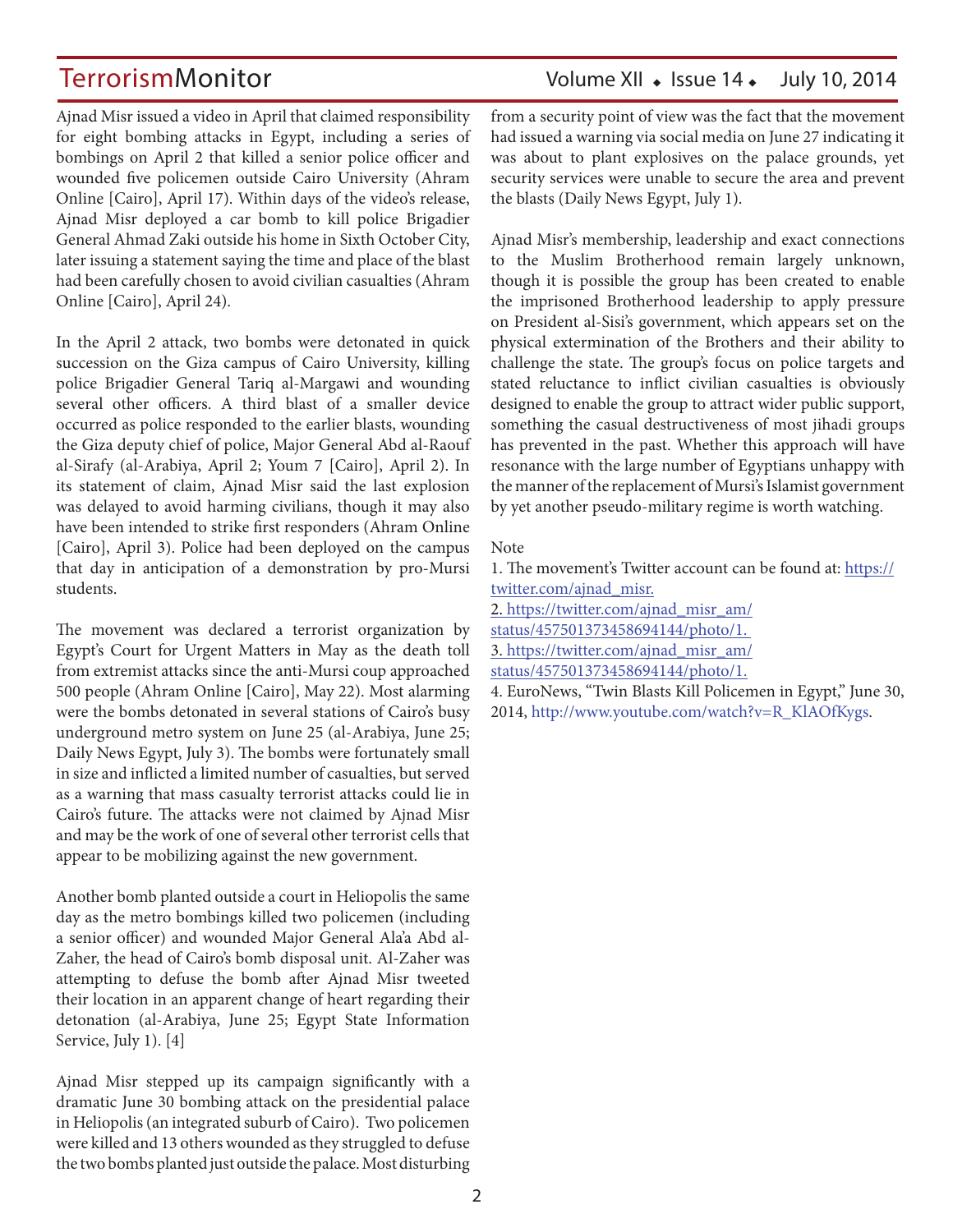### **EX-MILITANTS USE OIL AS A POLITICAL WEAPON IN THE NIGER DELTA**

### *Andrew McGregor*

Former Niger Delta militants have threatened to cut off Nigerian oil production in the event beleaguered Nigerian president Goodluck Jonathan is prevented from seeking reelection in 2015. Jonathan has been under intense criticism from northern politicians who cite incompetence in dealing with Boko Haram and other issues in their demands that the president decline to run for a second term. The declaration came out of a meeting in Akwa Ibom State of some 600 former militants who had accepted amnesty under the federal government's Leadership, Peace and Cultural Development Initiative (LPCDI) in 2009 as part of a national effort to bring an end to militant activities in the Niger Delta region that were preventing full exploitation of the region's abundant energy reserves.

The leader of the ex-militants, Reuben Wilson, described a wide campaign in Muslim north Nigeria to discredit and distract the president, who is of southern and Christian origin:

You will agree with me that the Niger Delta people are sustaining the economy at great inconveniences and pains to its people and the environment. It is the only time that the region has had the privilege of producing a president for the country. It is unthinkable that the North will be plotting against our son, intimidating him with bomb blasts here and there and causing the untimely death of scores of innocent Nigerians, all because they want to take back power. We have always seen the need for us to live together as one indivisible country and this is what Mr. President believes in. However, with the way things are going, we have been pushed to the wall and we cannot but react. Accordingly, the former freedom fighters have agreed that all the routes through which the north has been benefiting from crude oil finds coming from the Niger Delta will be cut off, if they insist on forcing Mr. President out of office (*This Day* [Lagos], July 1).

The declaration was reinforced by a pledge from the Niger Delta Youth Movement (NDYM) to organize a "millionman march" of Niger Delta youth in Abuja to condemn the "distraction" of President Jonathan from his development program by the terrorist activities of Boko Haram. NDYM leader Felix Ogbona insisted the movement would stop oil flows from the Delta if Jonathan is prevented from running for president in 2015 (*Daily Independent* [Lagos], June 29).

According to the former militants, it was Jonathan (as vicepresident) who visited the militants in the creeks of the Delta and convinced them to sign on to the amnesty in exchange for promises of development (Information Nigeria, May 2, 2013). The ex-militants see Jonathan's efforts to develop the Delta being diverted by Boko Haram activities in the north and are certain such efforts will be dropped if a new president is elected from the northern Muslim communities in 2015.

Elsewhere, former Niger Delta militants belonging to the Ijaw people of the Delta demanded Jonathan (an Ijaw) declare his intent to run in 2015, saying in a statement: "We, therefore, call on you to contest the seat of the President. And if for any reason you fail to contest come 2015, you should not come back home but remain in Abuja forever" (*Vanguard* [Lagos], June 29).

While attacks in the Niger Delta and elsewhere continue to be claimed by "MEND spokesmen," those militant leaders who accepted amnesty insist MEND ceased to exist in 2009: "Nobody should hide under the guise of a so-called MEND to sabotage the nation's economy… We restate that the amnesty program of the Federal Government is working and those of us that are beneficiaries are happy that we were given the privilege to come out of the creeks to contribute to the peace and development of the country" (*Vanguard* [Lagos], October 24, 2013).

The amnesty has been granted to roughly 30,000 people since it began, promising each of them at least \$410 per month to keep the peace in a program that costs upwards of \$500 million per year (BBC, May 2). While lower-level militants have been offered job-training as they collect often-sporadic payments, there is abundant evidence that some former militant leaders have used access to major oil industry-related contracts to build enormous personal wealth that is typically flaunted through the construction of rambling mansions (*Leadership* [Abuja], June 30). The militant leaders who once targeted the Delta's pipelines for oil theft or destruction now seek lucrative government contracts to provide security for these same pipelines (Information Nigeria, May 2, 2013).

Residents of the Niger Delta have complained for years that they see little benefit from the massive revenues generated by oil production in their region while enduring industrial pollution, poor infrastructure and a shortage of employment opportunities.

## Volume XII  $\bullet$  Issue 14  $\bullet$  July 10, 2014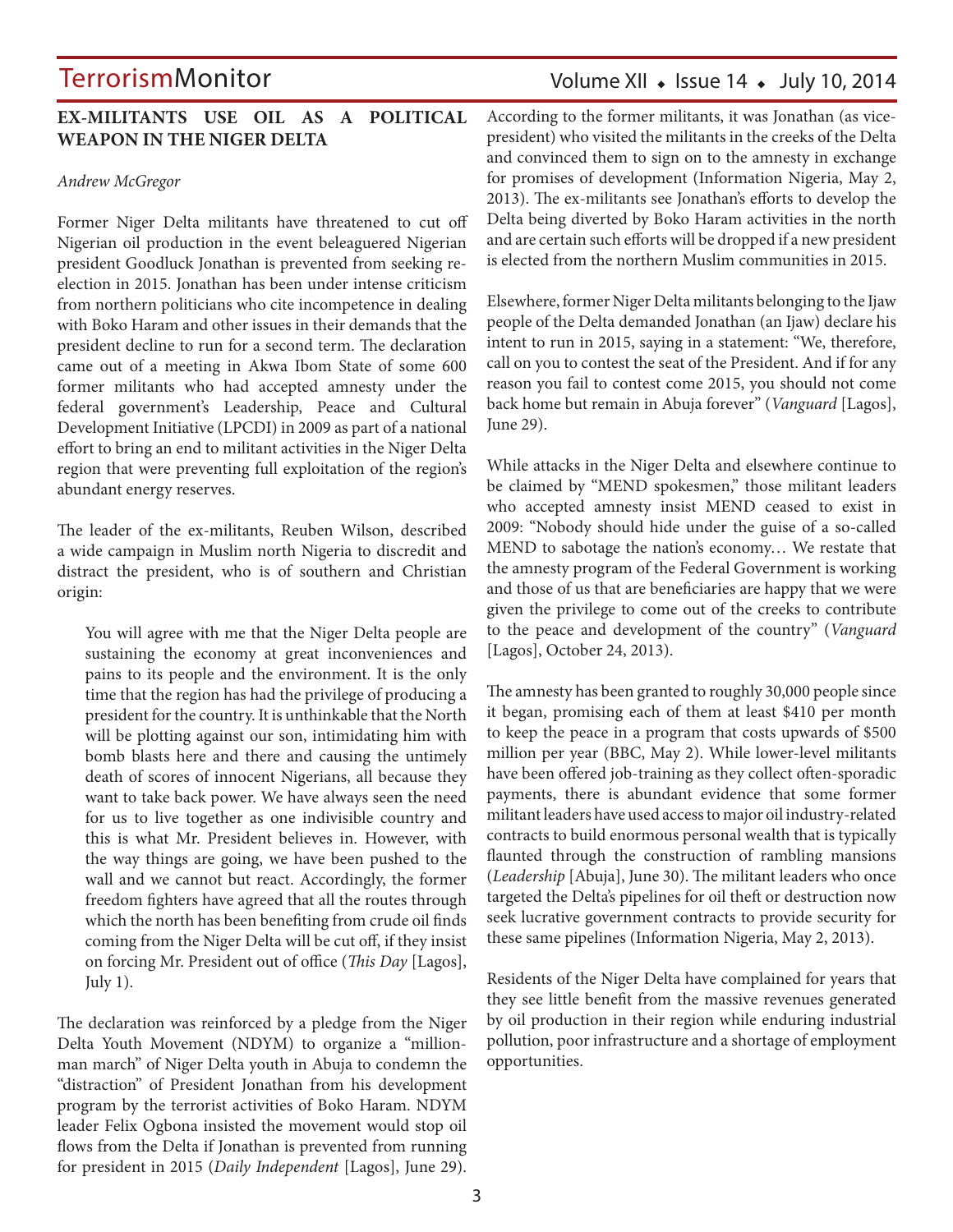## **The Caliphate in South Asia: A Profile of Hizb-ut Tahrir in Pakistan**

### *Farhan Zahid*

Unlike other radical Islamist organizations in Pakistan, the Hizb-ut Tahrir (HT – Party of Freedom) takes a covert approach to disseminating its Islamist ideology and agendas. The organization is so secretive that most Pakistanis are not even aware of its existence. HT defines its target audience as senior military officers, civil bureaucrats and professionals, including doctors, engineers, accountants, managers in multi-national corporations and other categories of highlyeducated youth.

Founded in Palestine in 1953 by Taqi al-Din Nabhani, a jurist and Islamist cleric who was a former member of Muslim Brotherhood, the HT adheres to the Salafi brand of Islam with the goal of restoring the Islamic Caliphate. The organization could not manage to hold ground in the Middle East and instead took root in Central Asia and the UK, where it became popular amongst British youth of Pakistani and Bangladeshi origins.

According to HT defectors, the organization aims to reestablish the Caliphate (abolished in 1924) in one of the Muslim-majority countries, to be followed by the imposition of Shari'a and the unification of all Muslim-majority countries by virtue of conquest, thus reclaiming lost lands and glory. The final stage would be the declaration of war on the Western world. [1] The ideology and strategic plan of HT resemble al-Qaeda but the *modus operandi* of the two entities is different. HT believes neither in democracy nor in revolutionary take-over.

Pakistan is considered a special case by HT. The organization's plan for Pakistan is as follows:

- Recruitment of high-ranking military and civil officers
- Indoctrination of the youth of premier universities (both private and public) with HT ideologies
- The overthrow of the government in a bloodless military coup
- • Imposition of Islamic Shari'a and the end of the *kufr* (infidel) system of democracy
- • Declaring Pakistan the new Islamic Caliphate
- • Spreading the borders of the Caliphate by means of offensive and aggressive jihad
- Reclaiming the lost lands, that is from Spain to Russia and China

## TerrorismMonitor Volume XII • Issue 14 • July 10, 2014

• Invading and conquering the "infidel lands." [2]

A nuclear-armed yet poverty-ridden country, with a low literacy rate and history of military coups, Pakistan's situation has led HT to prioritize its efforts in that country.

Bringing military officers into its fold is an important part of HT's strategy. The movement's preference for a military coup as a means of taking power is based on the following factors:

- • Pakistan is a nuclear-armed nation with a fast-growing nuclear arsenal
- • Pakistan has a history of military coups (four so far)
- The influence of the armed forces in Pakistan is second to none
- • Bureaucracies, both military and civil, are pivotal in controlling and managing the affairs of the country; therefore both have to be cajoled

HT presented its mission statement for Pakistan in a 2011 monograph, *Return of the Khilafah: A Vision of Pakistan under the Khilafah and how an Islamic Constitution will give rise to Policies of Revival*. [3] The 64-page document outlines the problems of Pakistan, including issues related to revenue collection, electricity generation, inflation, military doctrine, education, ethnic violence in Karachi and a separatist insurgency in Balochistan. *Return of the Khilafah* provides guiding principles for the caliph in the realm of foreign policy, calling for an end to all types of relations with India, the United States and the Western world before framing a policy based upon military brinkmanship. Diplomatic relations with neutral non-Muslim countries would only be established in order to propagate the message of Islam by capitalizing on the prevailing liberal and secular environment in those countries.

The overall focus of HT constitution remains militarycentric. Several articles of the constitution emphasize the need for a strong "Islamic Army" capable of spreading the boundaries of the Caliphate from Pakistan into India and Central Asia. The caliph would be the supreme commander of the armed forces.

The military regime of General Pervez Musharraf banned the organization not because it was involved in terrorist or sabotage activities, but rather because it was trying to influence senior military officers (*The News* [Islamabad], February 28, 2013). Unlike the United Kingdom, where HT operates openly, in Pakistan the movement consists of a network of secretive cells, making an understanding of its hierarchy difficult.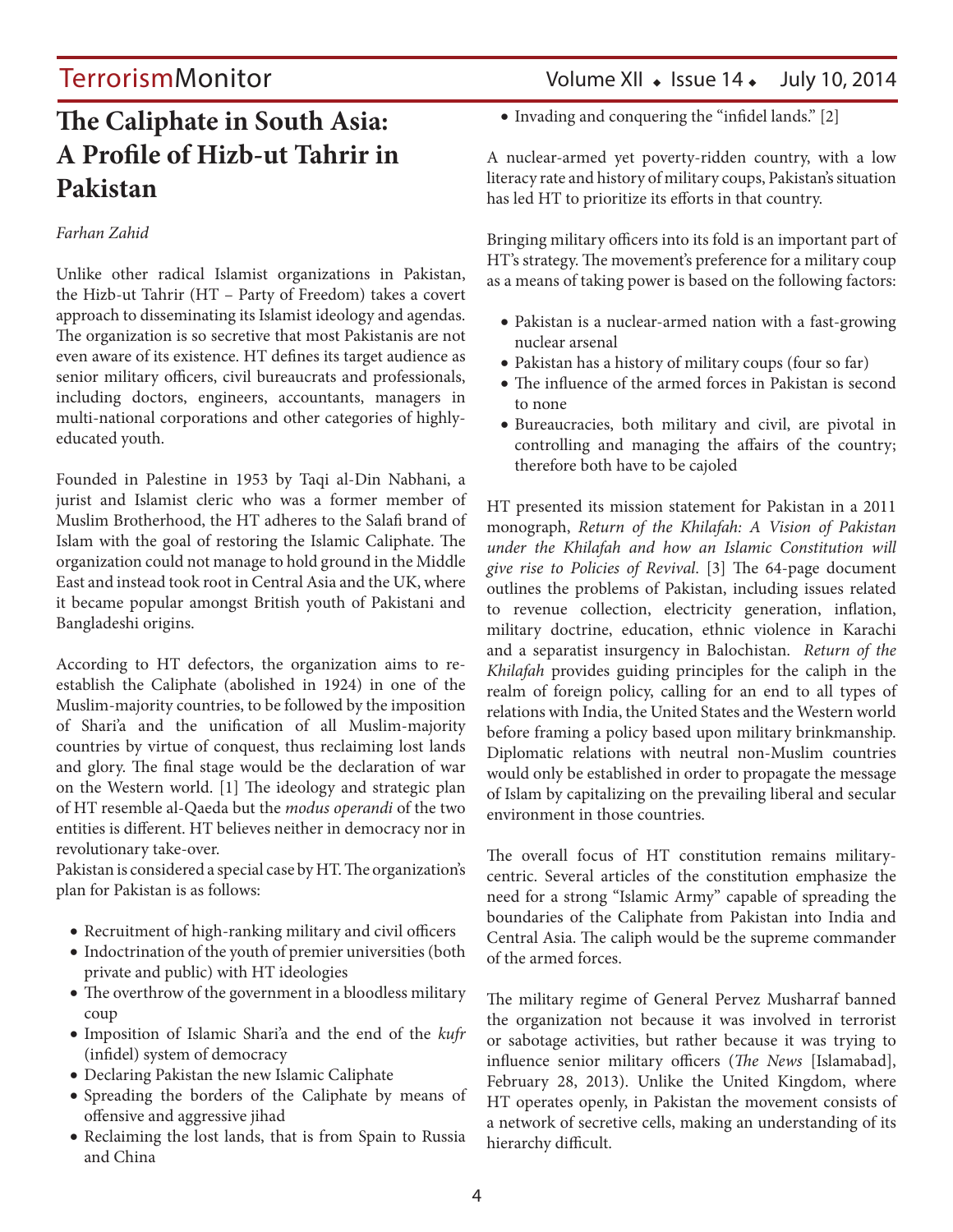The foundations of HT Pakistan were laid in 1999 by Imtiaz Malik, Taimur Butt, Imran Yousafzai, Shahzad Shaikh, Muhammad Irfan, Naveed Butt and Maajid Nawaz. All were Western-educated and had U.S. or UK citizenship. [4] Naveed Butt is currently the HT spokesman for Pakistan. A business graduate of the University of Illinois, Butt works for mobile phone company Motorola in Lahore. Butt came to light in January 2011 when he issued a videotaped "open letter" to officers of the Pakistan Army. [5] In the provocative letter, Butt explicitly asked Pakistani military officers to rebel against the state: "Oh officers of Pakistan's armed forces! You are leading the largest and the most capable Muslim armed forces in the world… you must move now to uproot Pakistan's traitor rulers." Butt was later picked up by military intelligence.

HT's focus from the beginning has been on recruiting senior military officers and highly educated youth for the purpose of taking over the reins of state in a *coup d'état*. It is estimated that in the last ten years, HT has attempted three times to penetrate the Pakistan Army (*Dawn* [Karachi], October 2012). In 2003, HT recruited 13 officers of Pakistan's Special Services Group (SSG), an elite Special Forces unit. All were subsequently court-martialed. In 2009, Lieutenant Colonel Shahid Bashir was court-martialed on the same charges. Bashir was recruited along with Brigadier Ali Khan, whose identity Bashir managed to protect until Khan's arrest by military police in 2012.

Before his arrest, Khan was successful in recruiting and radicalizing fellow officers and had been able to establish a cell of HT-inspired officers in the army. With his arrest, a complete network of HT-tied officers was broken. Others found involved in the network were Major Sohail Akbar, Major Jawad Baseer, Major Inayar Aziz and Major Iftikhar. All were sentenced to terms of imprisonment ranging from 18 months to five years (*Dawn* [Karachi], October 29, 2012).

As part of its media campaign, HT Pakistan has been instrumental in organizing workshops and seminars for youth at public and private universities. Several tactics have been adopted to influence the target audience, including:

- • Free distribution of books such as Taqi al-Din Nabhani's *The Concept*, which provides HT's Islamic Constitution for the Islamic State
- • Disseminating the concept of Caliphate through twopage pamphlets, usually distributed outside mosques after Friday prayers
- • Free distribution of booklets, CDs and open letters about the evils of democracy
- to intervene on behalf of the Muslim world [6] • Social media activities, including the creation of a
	- Facebook open forum attracting more than 1,500 members. The forum is laden with news feeds, videos, articles and HT publications.

Volume XII  $\bullet$  Issue 14  $\bullet$  July 10, 2014

Hizb-ut Tahrir and al-Qaeda espouse the same brand of Islam. By creed, both organizations are Salafist. The differences are of tactics, *modi operandi* and, most importantly, the profiles of its members. The people who tend to join HT usually have similar ideological leanings towards radical Islamism, but because of their educational background and urban sensibilities, they remain reluctant to become involved in active violence. HT's constitution remains silent about the activities of radical Islamists and al-Qaeda Central in Pakistan, almost as if they did not exist. HT members in Pakistan do have pent-up violent tendencies, but being aware of the consequences, their focus remains on seizing the reins of power in a military coup, an activity not very unusual in a Pakistani context.

*Farhan Zahid did his PhD in Counter Terrorism (Topic: Al-Qaeda-linked Islamist violent Non-State Actors in Pakistan and their relationship with Islamist Parties) at Vrije University Brussels, Belgium.*

### Notes

1. For details about HT ideology and its global agenda see, Ed Hussain: *The Islamist: Why I Became an Islamic Fundamentalist, What I Saw Inside, and Why I Left*, Penguin Books, 2009 and Maajid Nawaz*, Radical: My Journey Out of Islamist Extremism*, Lyons Press, 2013.

2. Author's interview with a HT member in Islamabad, June 16, 2014.

3. *Return of the Khilafah: A Vision of Pakistan under the Khilafah and how an Islamic Constitution will give rise to Policies of Revival*, Hizb ut Tahrir Wilayah Pakistan, 2011, http://www.hizb-ut-tahrir.org/PDF/EN/en\_books\_pdf/ PK\_Return\_of\_the\_Khilafah\_English\_OK\_rev.pdf. 4. Amir Rana, *HT in Pakistan: Discourse and Impact*, Pakistan Institute of Peace Studies, Islamabad, 2010. 5. "Open Letter to Pakistan Armed Forces," March 6, 2011, http://www.youtube.com/watch?v=MjU\_S31NoO8. 6. One such video was "Declaration to the People of Power: Uproot the Agent Rulers and Establish the Khilafah," May 10, 2010, http://www.youtube.com/watch?v=qS\_-t5i3CXY.

• Letters and video messages to military chiefs with calls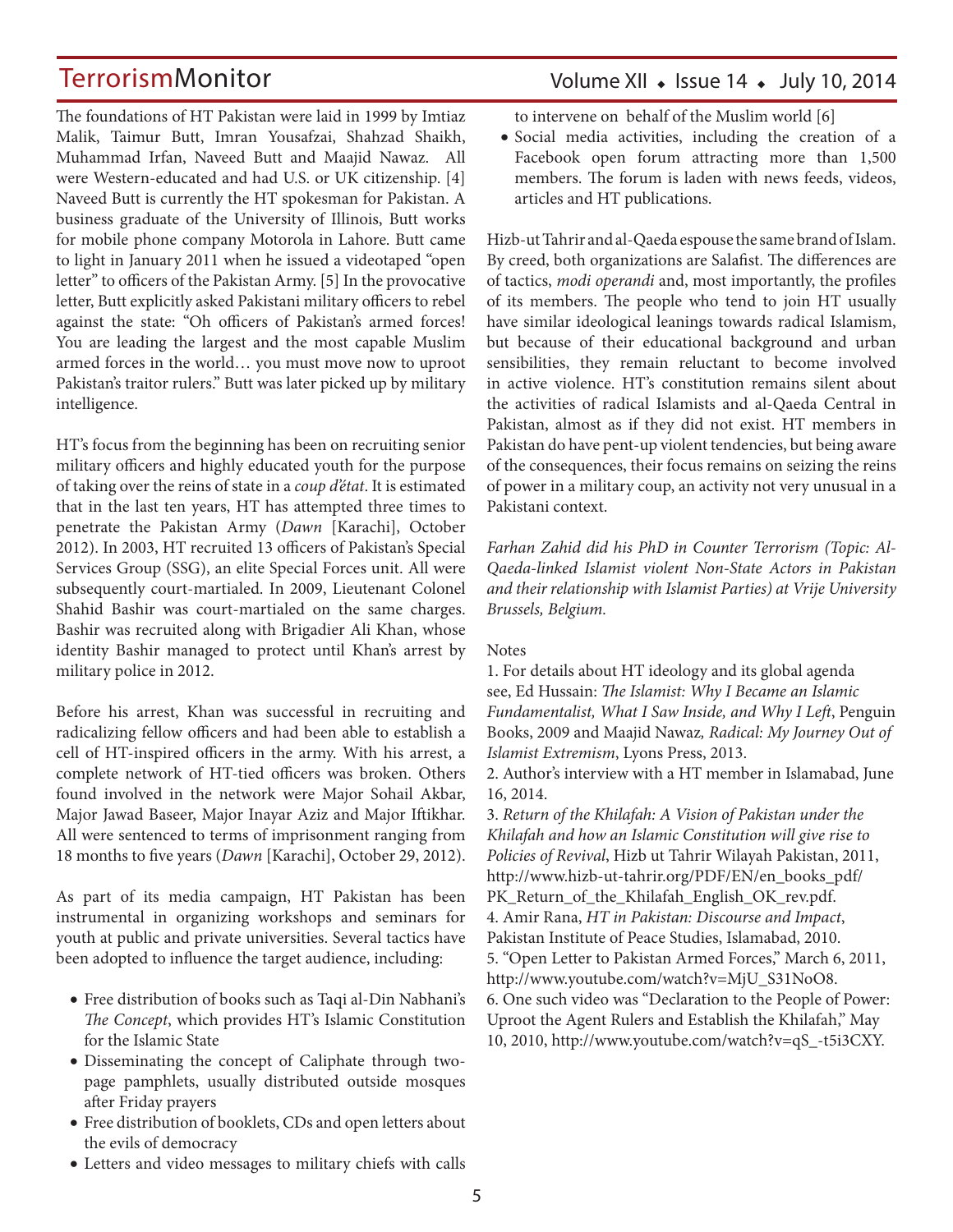## **Oil Fuels the Kurdistan-ISIS Conflict**

### *Maksut Kosker*

The realities of today's politics depend heavily on earlier historical decisions, specifically in the Middle East. Therefore, we cannot understand today's Iraq unless we go back to the disintegration of the Ottoman empire in the days following World War I. Iraq is the center of conflict in the Middle East because of decisions taken at that time by Western powers such as Great Britain, France and Italy.

Basically, there is no single Iraqi nation that has a common sense of the future. Furthermore, there are two different religious sects of Islam, which do not have a history of good relations, namely the Sunnis and Shiites. In addition to the sectarian and ethnic divisions, there stands the reality of Kurds, who have been fighting for an independent state in northern Iraq.

The post-war decisions made by the big powers of the day had a negative impact on the future of Iraq as it separated Kurdistan into four pieces in neighboring states with significant Kurdish populations, namely Turkey, Iraq, Iran and Syria. Thus, as many other nations in the Middle East, today the Kurds are trying to shape their future and overcome the consequences of the historical decisions of Western powers since World War I. According to Duran Kalkan, an executive committee member of the Partiya Karkên Kurdistan (PKK – Kurdistan Workers' Party), the most recent challenge to the Kurdish nation has come from the Islamic State of Iraq and Syria (ISIS – now known simply as the "Islamic State"), which is not only a threat to Kurds but also to the unity of Iraq and neighboring states (Kurdish Question, June 30).

Soon after the ISIS offensive in Iraq began, the idea of Caliphate became an actual fact in the region, though the weaknesses of such a regime in Iraq are easily seen (*The Telegraph*, July 3). Arab and Kurdish populations in Iraq consist of many tribal groups and none of the tribes want to be ruled by other tribal leaders, which makes ethnicity more important than religion in the region. Thus, neither Kurdistan nor the southern Iraqi Shiites could be part of this project as both groups have significant ethnic and sectarian differences within themselves.

As we see now, Iraq has never been an actual unified state and now looks like it will never have the chance to last long enough to become one. U.S. hesitancy to launch military

## TerrorismMonitor Volume XII • Issue 14 • July 10, 2014

operations against ISIS might reflect a new understanding of this reality and the perception that the Islamic State project is in fact a Sunni Arab uprising against Shi'a dominance and the government of Iraqi prime minister Nuri al-Maliki (*Rudaw English*, June 20).

Although ethnicity and religion are two major political factors underpinning the conflict between ISIS and the Kurds, control of northern Iraq's oil industry also provides a significant economic reason for the conflict. Clashes between ISIS and Kurdish forces thus focus on two major oil-rich cities-Mosul and Kirkuk.

In the week following ISIS' victory in Mosul, Iraq's second largest city, the movement declared it would not fight against the Kurdistan Regional Government (KRG) as the Kurdish forces were experienced and well-organized (*Rudaw English*, June 11). When Iraqi government forces stripped off their uniforms and evacuated disputed Kurdish lands in early June, the Kurdish *peshmerga* militias moved in and declared their intention to protect these lands from incursions by Sunni militants (Al-Monitor, June 11).

Thus, ISIS is aware of the fact that the Kurds have been successful in their hundred year's war of freedom, which made the occupation of another important city of oil, Kirkuk problematic for them. ISIS is aware of the Kurds' determination to manage their own affairs and the importance they place on Kirkuk. For now, it would not seem appropriate for ISIS to divert its energies in fighting with Kurdish forces while still engaged in a struggle with the central government. Furthermore, ISIS already has fought the Kurdish Yekîneyên Parastina Gel (YPG – People's Protection Units) in Rojava (northern Syria) without success for almost a year while the PKK has declared that its Kurdish guerrillas were ready to protect all parts of Kurdistan against ISIS (*Basnews Kurdish*, June 12). These strong stands from Kurds have influenced ISIS' decision not take any steps to fight the Kurds of Iraq.

Despite these significant challenges to its program, ISIS cannot be considered likely to give up the ideal of occupying the disputed Kurdish lands in Iraq, especially Kirkuk Governorate. In the meantime, president of the KRG Massoud Barzani delivered a speech declaring that

Article 140 of the Iraqi Constitution has been finally implemented thanks to the *peshmerga*'s full control of the disputed lands (*Basnews English*, June 26; Aswat al-Iraq, June 27). The much-delayed Article 140 calls for a referendum to determine whether the disputed territories in the governorates of Kirkuk, Diyala, Salah al-Din and Ninawa should come under the administration of Baghdad or Erbil.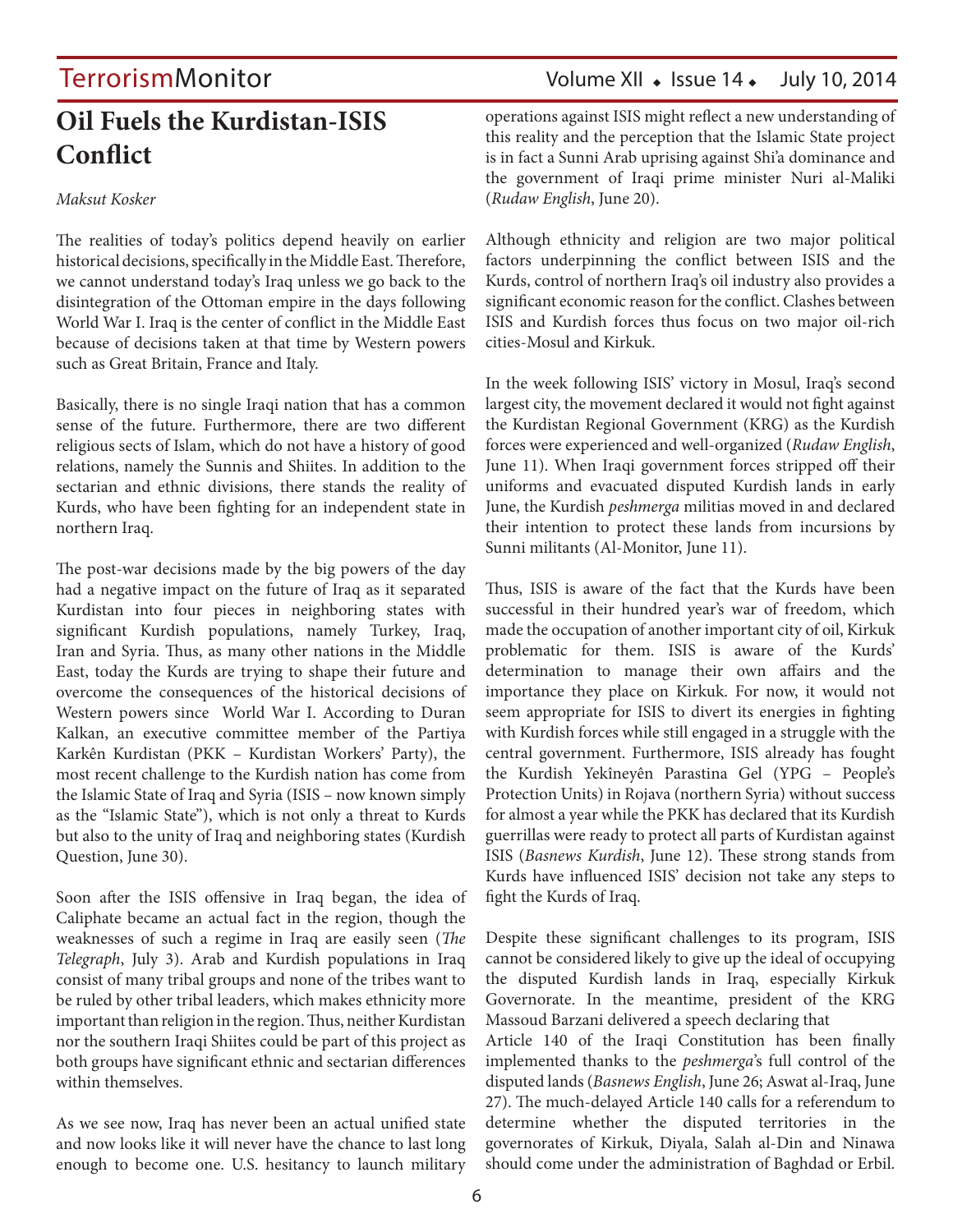Thus, the ISIS offensive became an opportunity for the KRG to hold the referendum in Kirkuk in the absence of a powerful central Iraqi government.

Though Baghdad maintains that only the Iraqi Oil Marketing Company has the right to sell Iraqi crude, including oil from Kurdistan, KRG President Massoud Barzani has insisted oil revenues from Kirkuk will benefit all the local communities:

Kirkuk oil was exported to Turkey via a pipeline that passed south of Mosul. Now the terrorists control this pipeline and prior to that it had been blown up. If this crude oil is not exported via the pipeline in Kurdistan, it has no other way of being exported. The income from export of this oil will go to all whose budgets were not paid by Baghdad – Kirkuk dwellers, all Kurdish people, even the people of Mosul. This oil is not only for the Kurds. It is for all including the Arabs and Turkmens of Kirkuk. The sale of this oil is our right and the right of all people of this region. Without any type of discrimination, the income from this oil will be distributed between Kurds, Arabs, Turkmens, Assyrian and Chaldean Christians, and others (VOA, July 2).

Indeed, the oil city of Kirkuk will be a valuable economic contributor for a possible independent Kurdish state in northern Iraq. Kurds know that if they give up Kirkuk, they will also lose their strong hand for an independent state. The Kirkuk oil is of high quality and is relatively easy to extract. Kirkuk oil also constitutes approximately half of all Iraqi total oil revenues. According to Dr. Najm al-Din Karim, the governor of Kirkuk: "The oil and gas companies are safe because they are being protected by the *peshmerga* and the police" (Iraqi News, June 13). As we see in this political and economic context, whoever controls the oil cities of Kirkuk and Mosul will have a strong position and become more legitimate in the international community.

ISIS now has a 1,050 kilometer border with the KRG in Iraq and at least half of that with Rojava (Syrian Kurdistan) (*Rudaw English*, July 3, 2014). Both ISIS and the Kurds are powerful and need oil to preserve their legitimacy and recognition, which makes it probable that a conflict between them will last for decades if the "Islamic State" survives.

*Maksut Kosker is an Erbil-based Kurdish journalist and International Relations professional. He received his B.A. degree from Girne American University with a specialization in International Relations.* 

## **Iran's Revolutionary Guards and Iraq's Security Breakdown**

### *Nima Adelkah*

As the assault of the Islamic State of Iraq and Syria (ISIS) in northern Iraq increasingly enhances the prospect of Iraq's disintegration, Iran has responded aggressively by adopting a policy of direct engagement with its neighbor (Press TV [Tehran], June 12; Fars News [Tehran], June 12). For Iranians, the breakdown of security caused by "Takfiri terrorists," or those who have rejected the true religion of Islam, is more than an occasion to reach for power over a neighboring state they were once at war with, but also a way to prevent a spill-over of sectarianism and separatism resulting from the possible partitioning of Iraq. The risk for Iran is the breakup of Iraq into provinces that would not only destabilize regional security, but also weaken Iran's influence in the absence of a Shi'a-dominated centralized government.

The unfolding crisis in Iraq is also perceived by Iran as a sectarian threat. The deputy commander of the Iranian Revolutionary Guards Corps (IRGC), Brigadier General Hossein Salami, has argued that the activities of ISIS Iraq "are the fallout from the interference of hegemonic powers and their allies in the region" (Press TV [Tehran], June 13). The aim of the enemy, he explains, is to widen the gap between Sunni and Shi'a Muslims in Iraq to start "a world war among Islamic sects" (Fars News [Tehran], June 25). While the West sees the security threat in Iraq as a setback for democracy, largely a result of the Shi'a-dominated administration of Prime Minister Nuri al-Maliki, Iran sees the ISIS menace as an existential threat to Shi'a identity and an extension of a proxy war launched by the Sunni Gulf states, a conflict which continues with the civil war in Syria.

At center stage in the conflict is the IRGC and its presence in Iraq. Given the weakness of the Iraqi army, the Iranian paramilitary force is likely to play an integral role in countering ISIS while actively distancing itself from the public perception that it is acting independently of Baghdad to bring security to Iraq. What lies at stake for Iran is to maintain stability in Iraq while making sure the IRGC is not seen as an occupying force in a country undergoing sectarian strife. Yet any military intervention carries certain risks and the IRGC's greatest challenge in Iraq will be to support the Iraqi army to fight Sunni militia without undermining its independence.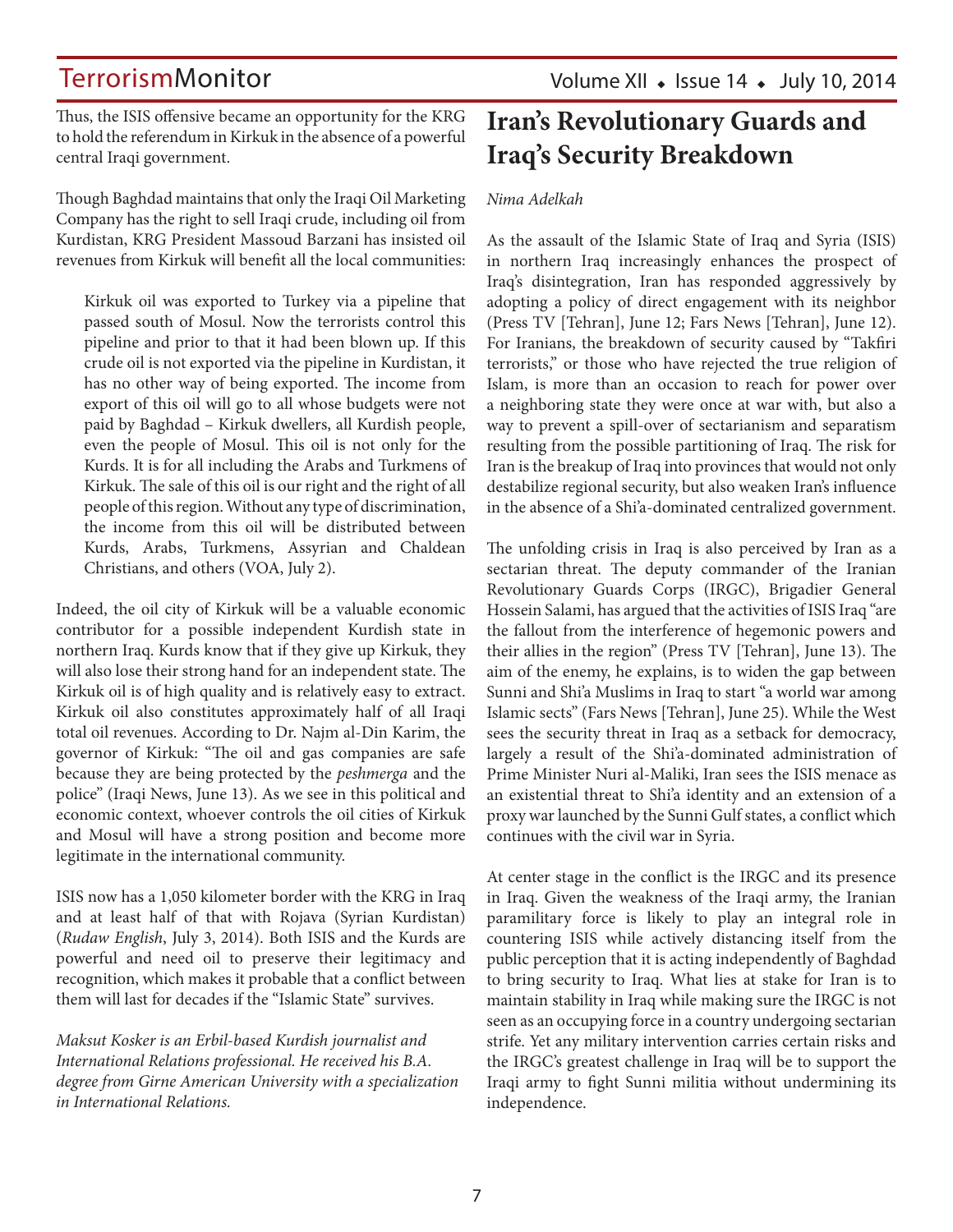### **IRGC in Iraq**

Since the end of Iran-Iraq War in 1988, the IRGC has become not only a powerful military organization, but also a political force in Iran and the region (see Terrorism Monitor, May 28, 2009). As the custodian of the Islamic revolution that established the Islamic Republic in 1979, the IRGC has built a vast network of economic, political and security operatives, the most important of which control Iran's controversial nuclear program.

Since its inception, a number of internal and regional changes have bolstered the role of the paramilitary IRGC as a military-political actor. While the Iran-Iraq War provided the IRGC with military experience, the training of a new Shi'a militia force, Hezbollah, in reaction to the Israeli invasion of Lebanon in 1982 enabled the IRGC to operate beyond Iranian borders. A special unit, the Quds (Jerusalem) Force, emerged to play an important role in the IRGC's regional operations in Afghanistan, Lebanon and Bosnia, with a recent active presence in Syria in support of the Assad regime.

The security crisis in Iraq after the fall of the Ba'athist regime gave considerable leverage to the IRGC with its economic and military capital. The 2006 bombing of the Askari mosque in Samara, one of the holiest places in Shi'a Islam, was a watershed moment. It gave Iran the ability to claim protector-status to Iraq's holy shrines while Iran's investment in rebuilding shrines offered a way to expand soft power in Shi'a Iraq. Post-Ba'athist intra-Shi'a conflict also gave Iran leverage to intervene as a broker with the aim of playing matchmaker between key players, in particular the Sadrists, the Islamic Supreme Council of Iraq (ISCI) and the elected prime minister, Nuri al-Maliki. The role of the IRGC in this process has been essentially one of intelligence gathering, management of logistical conflicts and training of Shi'a militia into a more organized military force, similar to what Iran was able to help build in Lebanon.

Iran has relied on various proxies to extend its influence in Iraq since 2003. These proxies include economic and religious actors with the aim of investing heavily in southern Iraq, especially the holy cities of Karbala and Najaf, as a way to create a civic network favorable to Iranian interests. But these proxies have also involved various militia groups, who maintain loose but effective relations with the Iranian paramilitary and the latest conflict has brought the IRGC closer to the Shi'a Iraqi militias.

### **The IRGC and ISIS**

In light of Iraq's strategic and religious importance for

## TerrorismMonitor Volume XII • Issue 14 • July 10, 2014

Iran, the IRGC's involvement in the ongoing security crisis caused by the ISIS conquest of northern Iraq, the biggest security threat since the 2003 U.S.-led invasion of Iraq, would seem obvious. It is no surprise that IRGC brigadier general Massoud Jazayeri describes Iran's reaction to the ISIS threat as "certain and serious" (al-Alam TV [Tehran], June 29; Press TV [Tehran], June 29). Iran, Jazayeri explains, has informed Iraqi officials "it is ready to provide them with our successful experiments in popular all-around defense, the same winning strategy used in Syria to put the terrorists on the defensive... This same strategy is now taking shape in Iraq – mobilizing masses of all ethnic groups" (al-Alam TV [Tehran], June 29). Iran's Syrian strategy has revolved around "popular defense and intelligence," with popular defense referring primarily to the bolstering of militia groups to push back ISIS (al-Jazeera, June 29).

However, while Iran continues to provide intelligence, military training and logistical support to the Syrian government, the precise degree of IRGC influence in Iraq remains unknown. For Tehran, any information about Iranian military operations will be kept secret for logistical or intelligence purposes. There is also the fear that Iran's military involvement, if perceived as being closely connected with the Iraqi government, could stir sectarian resentment among Iraq's Sunni neighbors, in particular the Gulf states, which are wary of Iran's reach for power (Fars News [Tehran], June 13).

Reports indicate that the IRGC has deployed divisions of the Quds forces to help the Iraqi Army capture Tikrit and also guard Baghdad and the holy cities (Arsh News [Tehran], June 15). In response, the Iranian deputy foreign minister, Hussein Amir Abdollahian, has rejected reports that the IRGC has deployed troops in Iraq, emphasizing that Iran has not been involved in armed conflict in Iraq (Fars News [Tehran], June 13; Serat News [Tehran], June 13). Abdollahian's claim may be true since Iran, like the United States, is wary of committing ground forces. Strategically speaking, Tehran would prefer to engage in combat through the Shi'a Iraqi militants, who are less costly to organize and deploy against the Sunni militias than Iranian combat units.

Led by Quds Force commander Qasim Sulaymani, the IRGC commands the military operations from Baghdad, but its operational reach most likely includes southern and central Iraq (Entekhab [Tehran], June 18). The Guard's involvement possibly includes the deployment of military specialists such as the Quds elite forces and especially those IRGC units that specialize in the military training of militias for urban warfare. The strategy is primarily aimed at training Shi'a volunteer forces who can participate as building blocks of an